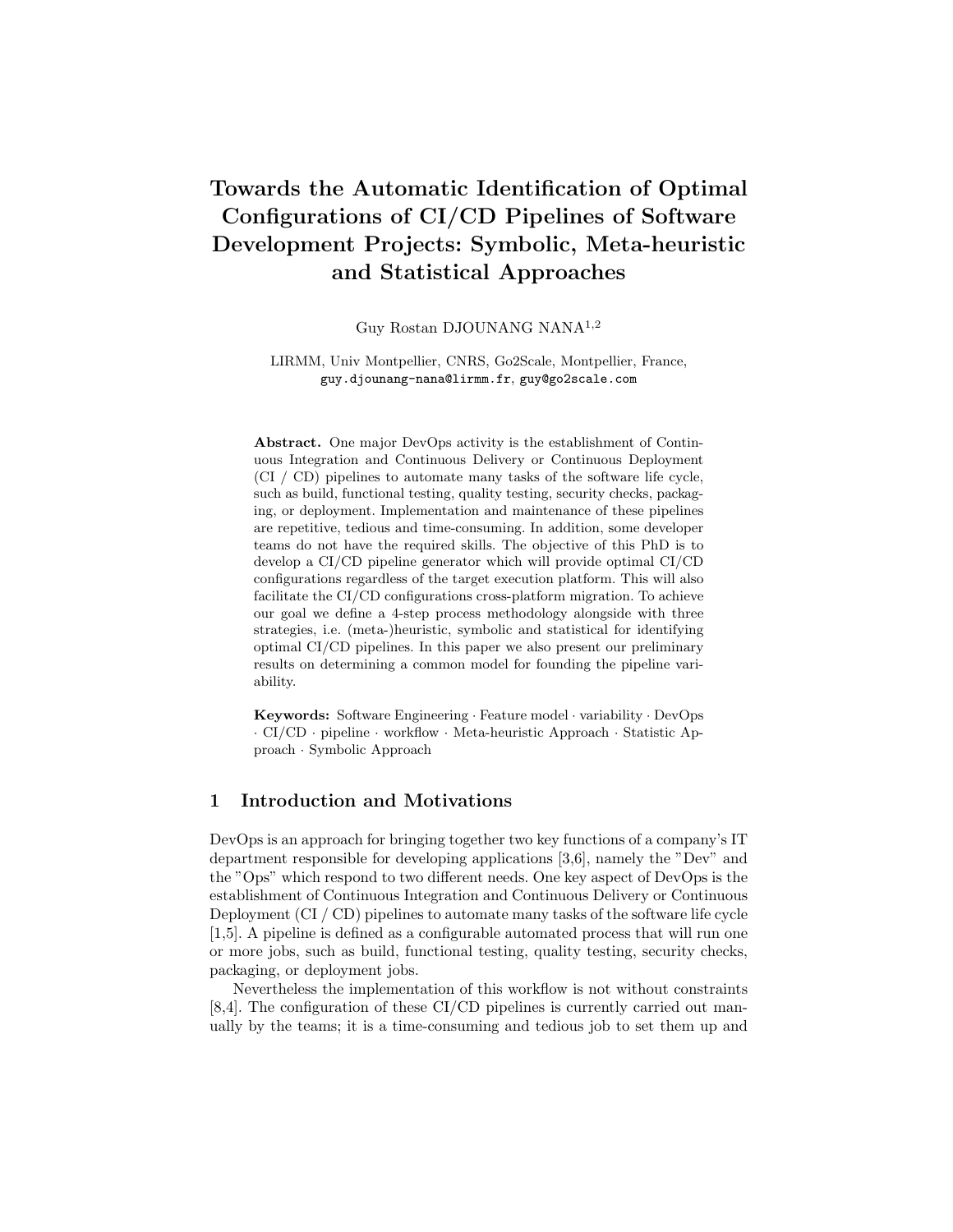maintain them for each project [8]. Additionally, various platforms exist to run these pipelines, each with very different functionalities and syntax [1]. So, for a DevOps team that does not have required skills or wants to migrate from a platform to another, the task is even more painful: they have to learn syntax and concepts of the new target platform which is wasted time that they could have used for their core business activities.

In literature, we distinguish two principal categories of approaches that try to resolve the pipeline definition problem: manual-assisted and automatic-specific approaches. The manual-assisted approaches reduce the cost of fully manual implementation of pipeline but they do not guarantee the validity or the optimality (with regard to non functional requirements) of the resulting pipeline. For their part, the automatic-specific approaches, as their name indicates, focus either on a single stage of the software life cycle [7,11], or on a single element / attribute of the pipeline [9], or on an application domain [2] or even on contexts of particular applications [10].

In practice, a CI platform like GitHub Actions or a portable devkit for CI/CD tool like Dagger provides actions, safely shared, and reusable building blocks that encapsulate complex but frequently repeated tasks. Those actions facilitate the creation of jobs but the pipeline implementation still remains manual. Another CI platform like GitLab goes beyond by providing an Auto DevOps solution that detects the code language of a software project and then uses predefined CI/CD job templates to create and run a default pipeline. A solution such as r2devops provides an auto-pipeline allowing to generate a better customizable pipeline for a project. But these two last solutions achieve the selection of the different jobs of the pipeline by hard coded rules, and are platform specific. Dagger, the previously mentioned solution, deals with the CI lock-in, so developers and operators just automate actions with their favorite programming languages, all tie in a declarative language named CUE, and run them on any Docker-compatible CI platform. Dagger has a main drawback for DevOps teams which already have their CI/CD configurations for a specific platform and which wants migrate to another CI platform. They need not only to learn the new language CUE but also to rewrite all their configurations for the first time.

In this paper, we focus on the problem of building a CI/CD pipeline autogenerator regardless of the target CI platform. In Section 2, we formulate the research questions to address during this PhD, and present our research methodology. Then, Section 3 presents the preliminary results of the first two months of our work while in Section 4 we detail our work plan.

## 2 Research Questions and Methodology

#### 2.1 Research Questions

As present above, setting up CI/CD pipelines is tedious and time-consuming, and that a variety of CI platform or tool exist, each with its own syntax and concepts. This observation prompts us to ask ourselves the following research Questions (RQs):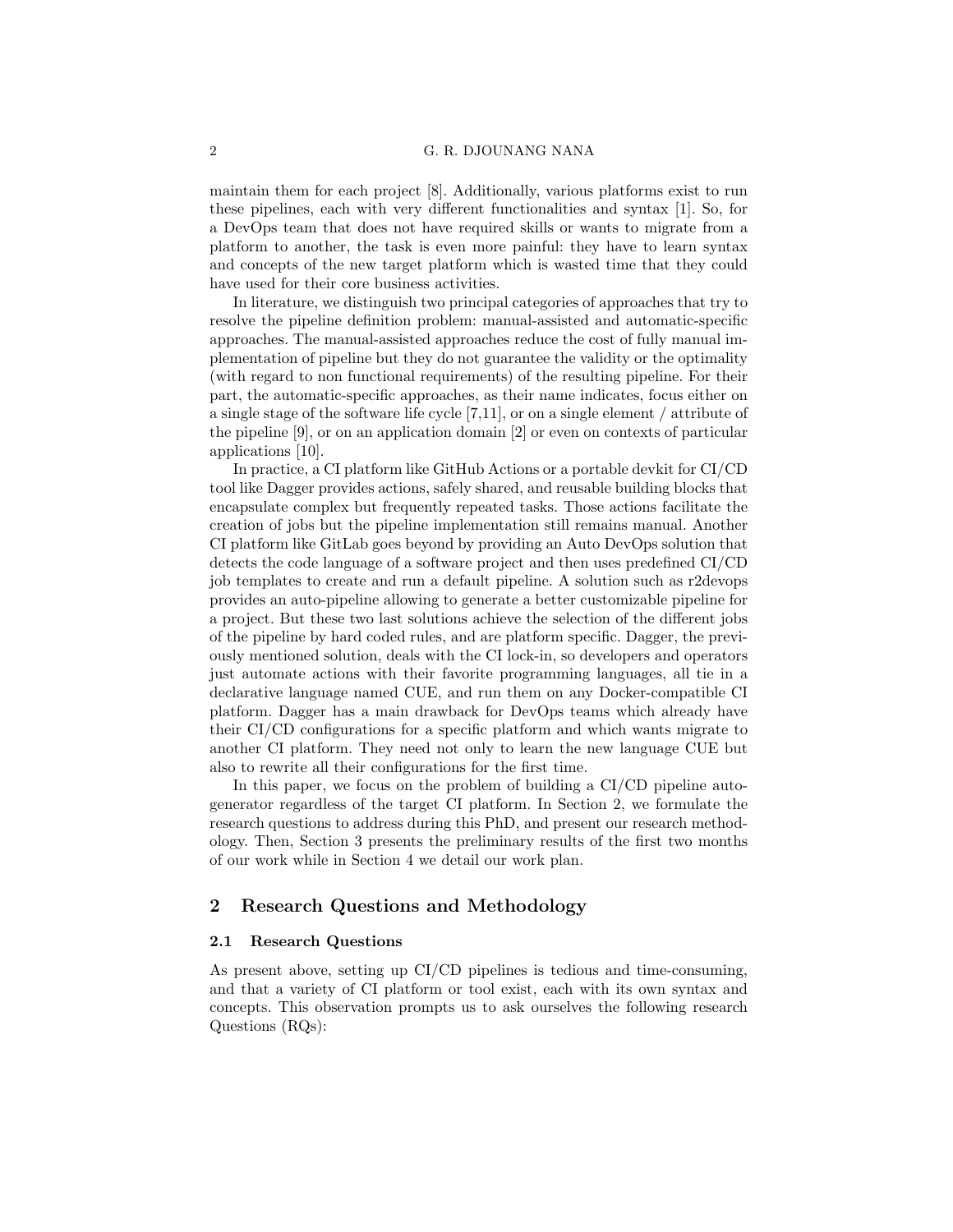- RQ-1 : What are the core concepts and features of CI/CD pipeline domain ?
- RQ-2 : What guides developers and operators when building pipelines for a software project ?
- RQ-3 : How to automatically identify valid and optimal CI/CD pipeline configurations ?
- RQ-4 : How to automatically get from a resulting optimal pipeline a CI/CD configuration for any target CI platform ?

Answer the above RQs will help us to achieve our PhD goal: build a tool for automatic identification of optimal configurations of CI/CD pipelines of software development projects.

#### 2.2 Research Methodology

We define a four-step process for answering our RQs (Figure 1).

Workflow variability The first step of our PhD journey is to make the domain engineering of CI/CD pipeline on one side and software projects on the other side. For both CI/CD pipeline and software projects, it aims to identify all their features and the dependency constraints between those features. For CI/CD pipelines, the outcome is a common pipeline domain model and its feature model (pipeline variability), thus answering to RQ-1. For software projects, the result is a variability model that allows us to classify them.

Project analyzer It is about analyzing all artifacts (source code, packages structure, tests and deployment files, etc.) of a software project for identifying its features. Then, we can determine the class of the project and get a set of valid CI/CD pipeline configurations. This is an answer to RQ-2. Note that a valid CI/CD pipeline configuration is a configuration that can be executed without error.

Jobs selector From all possible valid pipeline configurations, we have to select those that satisfy the non functional requirements of the DevOps team. We refer to those configurations as optimal pipeline configurations. To realize the selection of optimal pipeline configurations we plan to explore three strategies.

- Strategy 1 (Meta-heuristic approach): we are going to define an optimization model based on meta-heuristic algorithms which use one or more objectives functions.
- $-$  Strategy 2 (Symbolic approach): we are going to explore some pattern mining approaches combined with similarity and recommendation-based approaches.
- Strategy 3 (Statistical approach): we are going to use Machine Learning and Deep Learning models.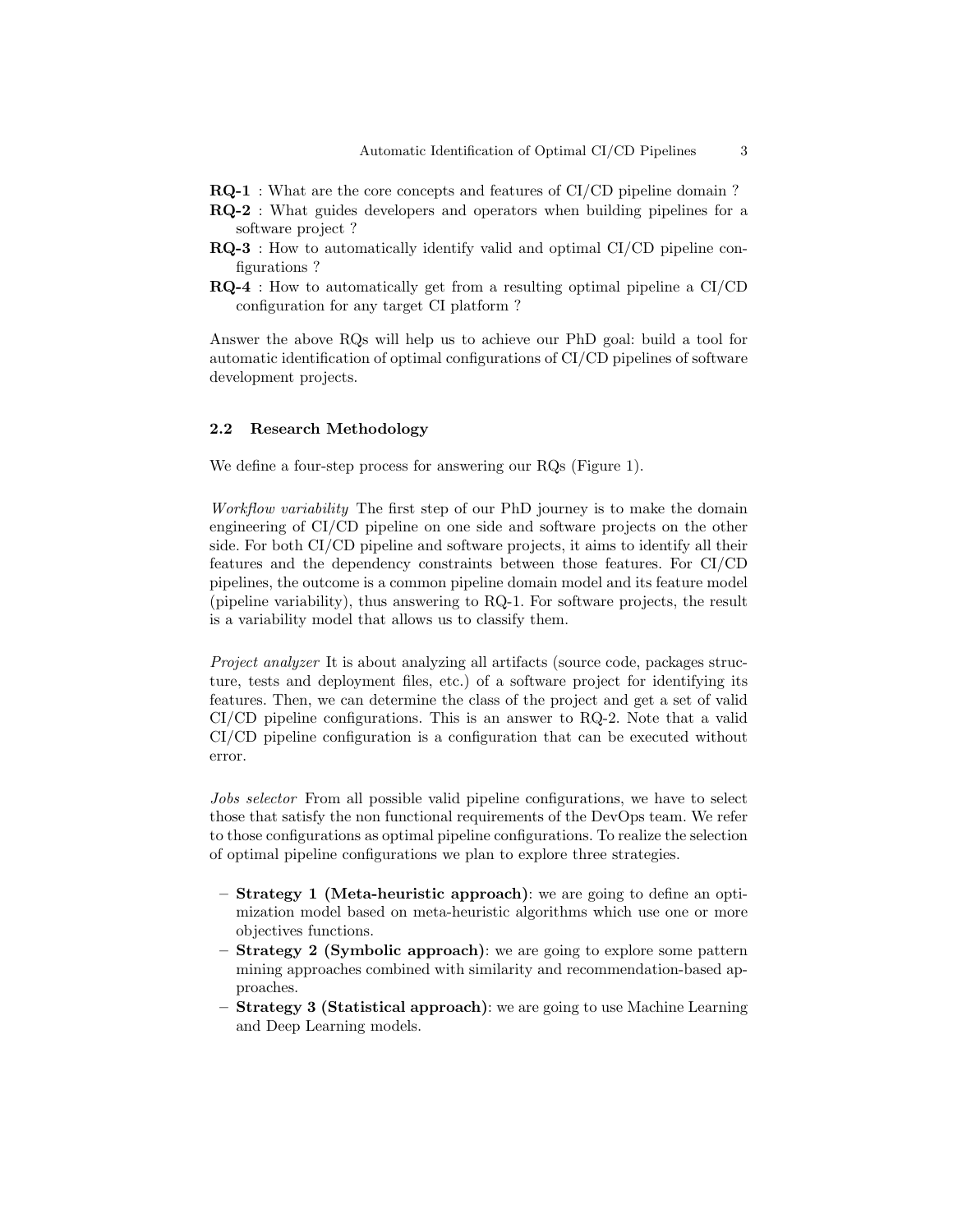

Fig. 1. Process of automatic identification of optimal CI/CD pipeline configurations

Job translator Once optimal CI/CD pipeline configurations are selected, we should automatically translate them into the configuration format of the target platform, making our solution a pipeline cross-platform generator. We can do that by using model to model transformation rules.

### 3 Preliminary Results

We started our work on the one hand with the realization of the domain engineering of the CI/CD pipelines, which consisted of making pipelines models for several CI platforms: CircleCI (fig. 2), GitHub Actions (fig. 3), with a deeper focus on GitLab (fig. 4). These CI platforms have their own specific features and concepts, and also share common or similar features despite being implemented differently. We plan to study deeper the pipeline domain model of other CI platforms and build a common meta-model. Then, we are going to build a feature model of CI/CD pipeline which answers RQ-1, to get the **Workflow** variability.

On the other hand, we started answering RQ-2 by designing a questionnaire. It consists in exploring software projects and figure out what features would push "Devs" or "Ops" to use certain jobs. The result of this step are going to allow us to build the **Project Analyzer**.

## 4 Work Plan

This PhD started in March 2022 and should be defended in March 2025. It is based on a collaboration between the LIRMM (Laboratoire d'Informatique, de Robotique et de Micro-électronique de Montpellier) and the company Go2Scale, under the supervision of Djamel Seriai, Arnaud Castellort, Marianne Huchard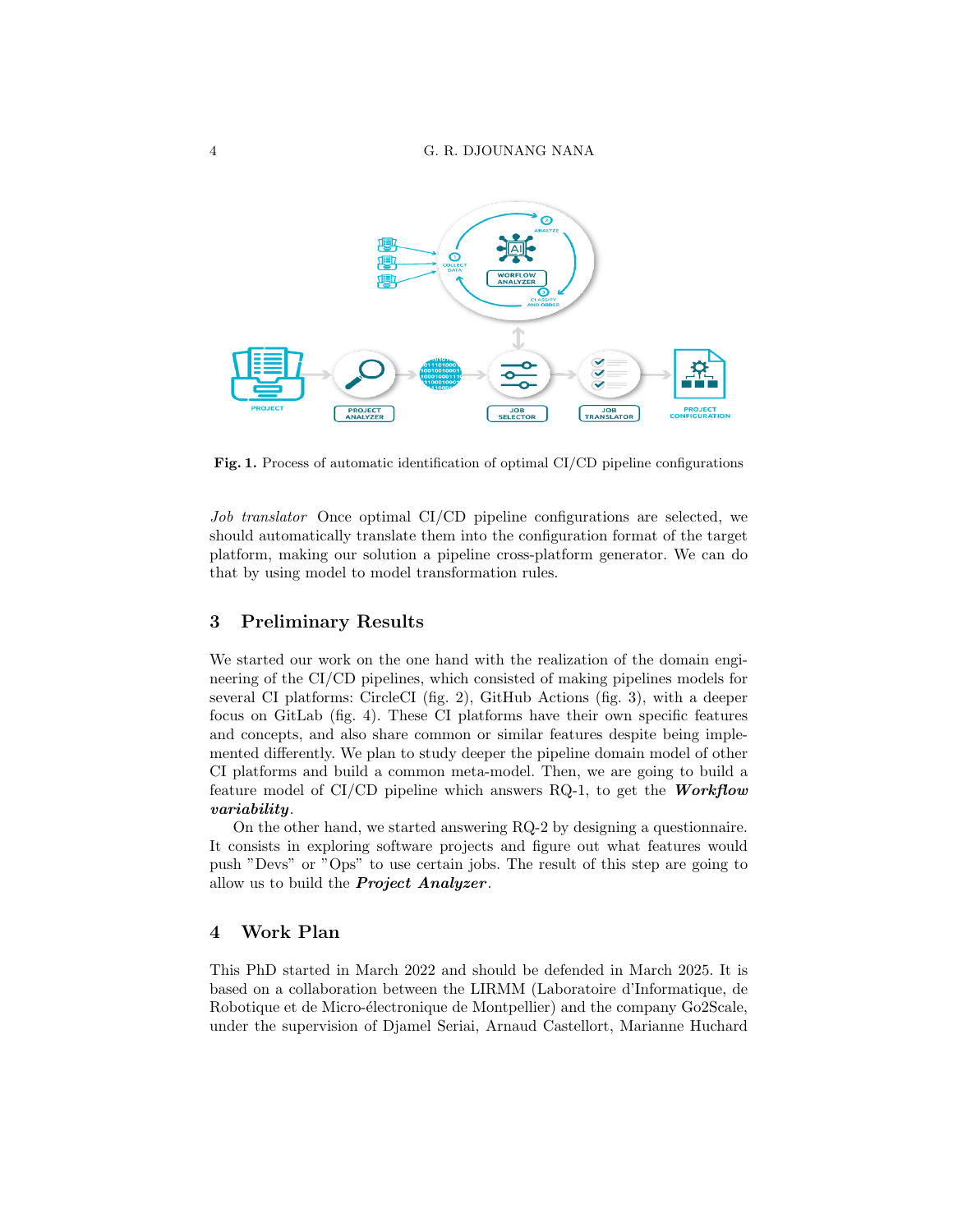

Fig. 2. CircleCI pipeline domain model



Fig. 3. GitHub pipeline domain model



Fig. 4. GitLab pipeline domain model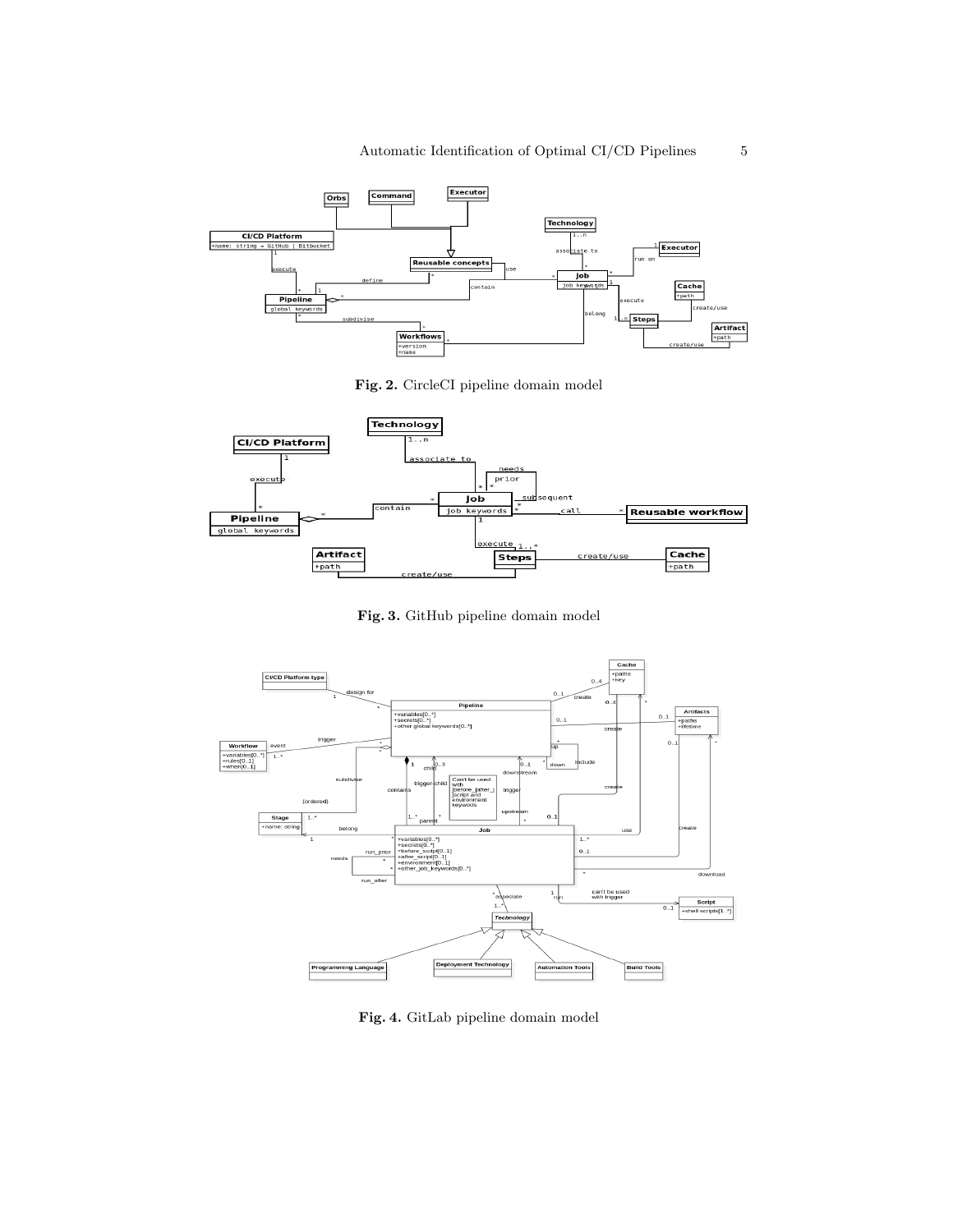and Anne Laurent for the academic part, and Thomas Boni for the industrial part. From March to April 2022, we began working on Workflow variability and Project analyzer. These tasks could still require a semester and a quarter respectively. After that we are going to move to *Job selector*, which is the main and challenging task of the PhD. It could last more than one year for exploring and implementing all the three strategies. Finally, we are going to end with the implementation of Job translator for the remaining time.

## 5 Conclusion

This paper aims to present our work on automatic identification of optimal configurations of CI/CD pipelines. We discuss about the preliminary results of workflow variability of CI/CD pipeline and identification of software development project features studies. We noticed that pipeline features are CI platform and project specific. For the next months, we will focus on building pipeline meta-model and features model that take into account the variety of CI platform, and the implementation of features extraction from software projects.

#### References

- 1. Berg, J.E.C.: DevOps. Building CI/CD Pipelines with Jenkins, Docker Container, AWS ECS, JDK 11, Git and Maven 3 (2019)
- 2. El Khalyly, B., Belangour, A., Banane, M., Erraissi, A.: A new metamodel approach of CI/CD applied to Internet of Things Ecosystem. In: 2020 IEEE 2nd International Conference on Electronics, Control, Optimization and Computer Science (ICECOCS). pp. 1–6. IEEE, Kenitra, Morocco (Dec 2020)
- 3. Forsgren, N., Humble, J., Kim, G.: Accelerate: the science behind DevOps: building and scaling high performing technology organizations. IT Revolution (2018)
- 4. Hemon-Hildgen, A., Rowe, F., Monnier-Senicourt, L.: Orchestrating automation and sharing in DevOps teams: a revelatory case of job satisfaction factors, risk and work conditions. European Journal of Information Systems 29, 474–499 (Sep 2020)
- 5. Hüttermann, M.: DevOps for developers. The expert's voice in Web development, Apress, New York (2012)
- 6. Jones, C.: Using code generation to enforce uniformity in software delivery pipelines. In: Bruel, J.M., Mazzara, M., Meyer, B. (eds.) Software Engineering Aspects of Continuous Development and New Paradigms of Software Production and Deployment. pp. 155–168. Springer International Publishing, Cham (2019)
- 7. Lai, S.T., Susanto, H., Leu, F.Y.: Combining Pipeline Quality with Automation to CI/CD Process for Improving Quality and Efficiency of Software Maintenance. In: Barolli, L., Yim, K., Chen, H.C. (eds.) Innovative Mobile and Internet Services in Ubiquitous Computing. pp. 362–372. Springer International Publishing, Cham (2022)
- 8. Leite, L., Rocha, C., Kon, F., Milojicic, D., Meirelles, P.: A Survey of DevOps Concepts and Challenges. ACM Computing Surveys 52, 127:1–127:35 (Nov 2019)